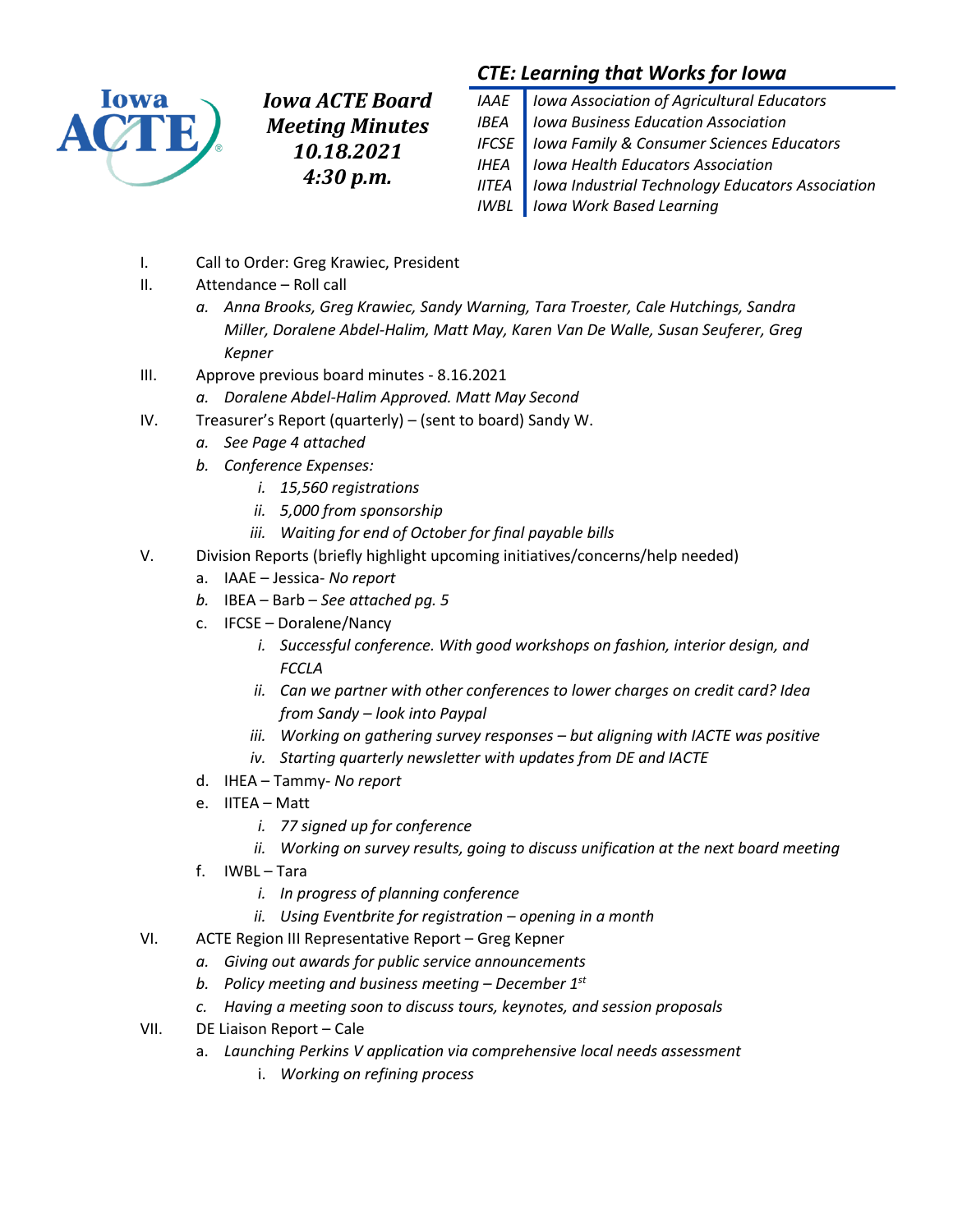- b. *Looking into work-based learning push – working on updating these documents and new requirements*
- c. *Looking at ways to recruit and train new educators*
- VIII. Program of Work Standing Committee Reports
	- a. Audit Review Sandy W.
		- *i. Submitted but not received word back from auditor*
	- b. Awards and Scholarship Barb
	- c. Conference Planning Karen
		- *i. Next year: September 20, 2022*
	- d. Membership 2<sup>nd</sup> V.P.
		- *i. Located within Sandy's report*
	- e. Policy Development Susan
	- f. Communications Susan
	- g. Nominating Susan
- IX. Ad Hoc Committee Reports
	- a. By-laws Greg Krawiec
		- i. *A quorum was lost at House of Delegates before Bylaws revisions could be voted on so they will be voted on through email as written in the current Bylaws.*
- X. Ex-officio reports
	- a. Executive Director (sent to board) Sandy Miller
		- *i. See attached. Page 6-8*
- XI. Unfinished Business (Program of Work)
	- a. 2021 Conference
		- i. 2021 Conference Summary (sent to board) Sandy W.
		- ii. Conference Follow-up survey was sent out
		- iii. Thank you to all board members
	- b. Presidential Scholar Nominations
		- i. Rubrics are due Saturday, October 23 @ midnight
		- ii. It is important to judge all candidates so that scoring is fair.
		- iii. SM will tabulate and advance top five nominees to Dennis Harden/Ann Lebo
	- c. Region III Conference 2022
		- i. Planning continues and will gear up in the next months
		- ii. Call for proposals will come out soon
		- iii. Keep marketing it in your CTE circles
		- *iv. Lisa and Sandy are going to meet to walk through Embassy Suites at some point this fall*
	- d. CTE Day at the Capitol:
		- i. Tuesday Feb 8, all are welcome, let's fill the rotunda
		- ii. Registration(free) to follow in Nov/Dec
		- iii. Governor Reynolds will be asked to sign Feb as CTE Month proclamation
	- e. ISCA and IASB Conferences
		- i. Need people to lock in their times/days
		- ii. CTSOs may help also
	- f. CareerTech VISION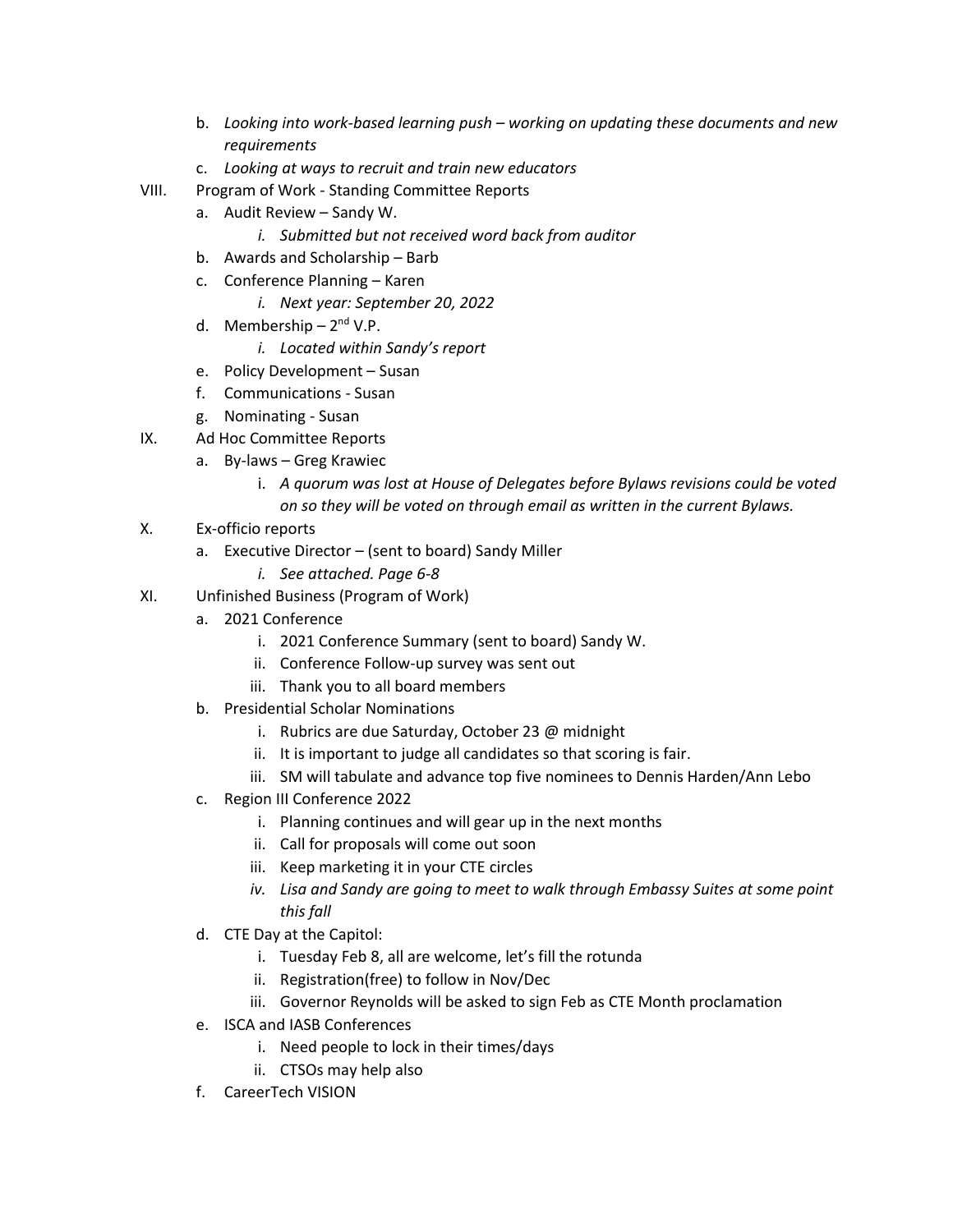- i. No word yet about voting delegate registration (Greg K, Greg K, Karen) Alternates: Laura, Sandy M.
- XII. New Business
	- a. Program of Work
		- i. Need to get volunteers from each division for
			- 1. Awards and Scholarship Committee
- XIII. Other?
	- *a. Discuss how unified dues will start to work. Any interest in joining this working group – let Greg Krawiec know*
- XIV. Next Meetings:
	- *a. November 15, 4:30 – 5:30 p.m.*
	- *b. December No Meeting Enjoy the holidays*
	- *c. January 24 (Changed from Jan 17 MLK Day)*
	- *d. February 21*
	- *e. March 28 (Changed from March 21 NPS)*
	- *f. April 18*
	- *g. May 16*
	- *h. June20*
- XV. Adjourn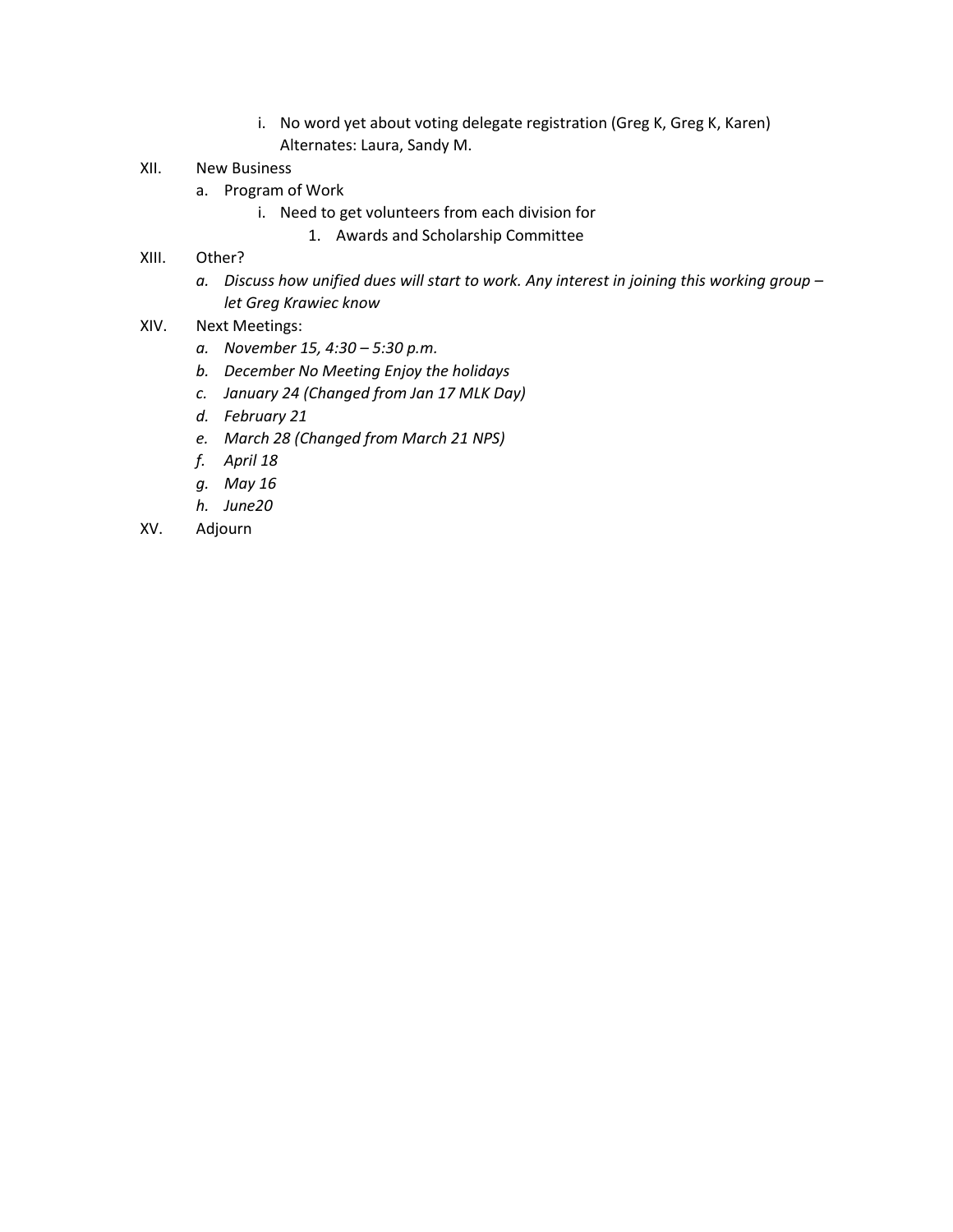### **Iowa ACTE**

# Treasurer's Report<br>July 1 - September 30, 2021

| Income                                |           |
|---------------------------------------|-----------|
| Conference                            |           |
| Exhibitor                             | 5,550.00  |
| Registration                          | 15,749.09 |
| Support                               | 5,000.00  |
| <b>Total Conference</b>               | 26,299.09 |
| Dave Bunting Scholarship              | 1,000.00  |
| Interest Earned                       | 5.92      |
| <b>Membership Dues</b>                | 2.115.00  |
| Misc Income                           | 67.05     |
| <b>Total Income</b>                   | 29,487.06 |
| Expense                               |           |
| Advocacy Expense                      |           |
| <b>ISCA Booth</b>                     | 505.00    |
| <b>Total Advocacy Expense</b>         | 505.00    |
| <b>Conference Expense</b>             |           |
| Awards                                | 114.53    |
| Catering                              | 6,539.84  |
| Expense                               | 403.01    |
| Facilities                            | 2.910.00  |
| Registration Credit Card Fees         | 312.60    |
| Conference Expense - Other            | 1,297.36  |
| <b>Total Conference Expense</b>       | 11,577.34 |
| <b>Dave Bunting Schol Recipient</b>   | 1,000.00  |
| <b>Executive Director</b>             | 2,400.00  |
| Operating                             |           |
| Board Meetings                        | 1,269.72  |
| Miscellaneous                         | 8.75      |
| Treasurer Bonding Insurance           | 100.00    |
| <b>Total Operating</b>                | 1.378.47  |
| <b>Professional Development</b>       |           |
| <b>Region III Conference</b>          | 1,379.83  |
| <b>Total Professional Development</b> | 1,379.83  |
| <b>Total Expense</b>                  | 18.2401   |
| Net Income                            |           |

| <b>ASSETS</b>                         |            |
|---------------------------------------|------------|
| <b>Current Assets</b>                 |            |
| Checking/Savings                      |            |
| Community 1st CU                      | 493.45     |
| <b>IACTE</b>                          | 47.775.37  |
| <b>Total Checking/Savings</b>         | 48.268.82  |
| <b>Accounts Receivable</b>            |            |
| <b>Accounts Receivable</b>            | 9,650.00   |
| <b>Total Accounts Receivable</b>      | 9,650.00   |
| Other Current Assets                  |            |
| Comm 1st CU                           | $-500.00$  |
| <b>Undeposited Funds</b>              | 125.00     |
| <b>Total Other Current Assets</b>     | $-375.00$  |
| <b>Total Current Assets</b>           | 57,543.82  |
| <b>TOTAL ASSETS</b>                   | 57.543.82  |
| <b>LIABILITIES &amp; EQUITY</b>       |            |
| Equity                                |            |
| <b>Opening Balance Equity</b>         | 46.297.40  |
| Net Income                            | 11,246.42  |
| <b>Total Equity</b>                   | 57,543.82  |
| <b>TOTAL LIABILITIES &amp; EQUITY</b> | 57, 543.82 |
|                                       |            |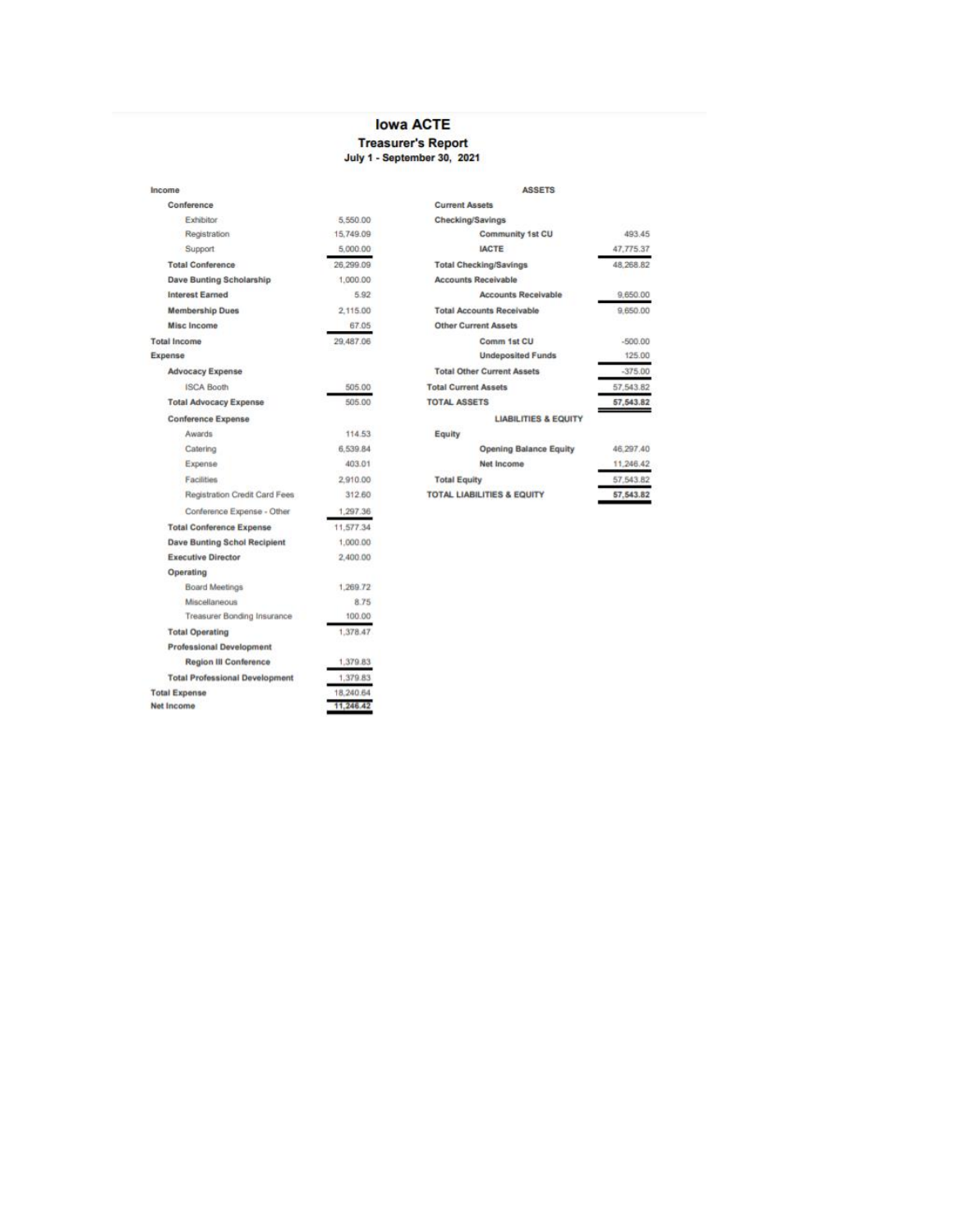

*Iowa ACTE Board Meeting 10.18.2021 4:30 p.m.*

## *CTE: Learning that Works for Iowa*

*IAAE Iowa Association of Agricultural Educators IBEA Iowa Business Education Association IFCSE Iowa Family & Consumer Sciences Educators IHEA Iowa Health Educators Association IITEA Iowa Industrial Technology Educators Association IWBL Iowa Work Based Learning*



Iowa Business Education Association Report to IACTE Delegates October 18, 2021

Finding Your Focus through IBEA conference was held September 26-27, 2021, Holiday Inn & Suites Des Moines-NW, 4800 Merle Hay Road, Urbandale, IA. There were 48 registrants. Dawn Bowlus and the BizInnovator Team presented the curriculum and had an interactive project. https://www.ibeaonline.org/keynote

At the IBEA Board meeting the IACTE unification process was briefly discussed. There were several members interested in how the unification payment would work since it is combined with the IBEA registration fee and how it will affect retirees.

Sandra Miller, IACTE, shared greetings from IACTE.

Throughout the conference, encouragement to nominate award recipients was shared.

Respectfully submitted,

Barbara Schult, MBA **IBEA Representative**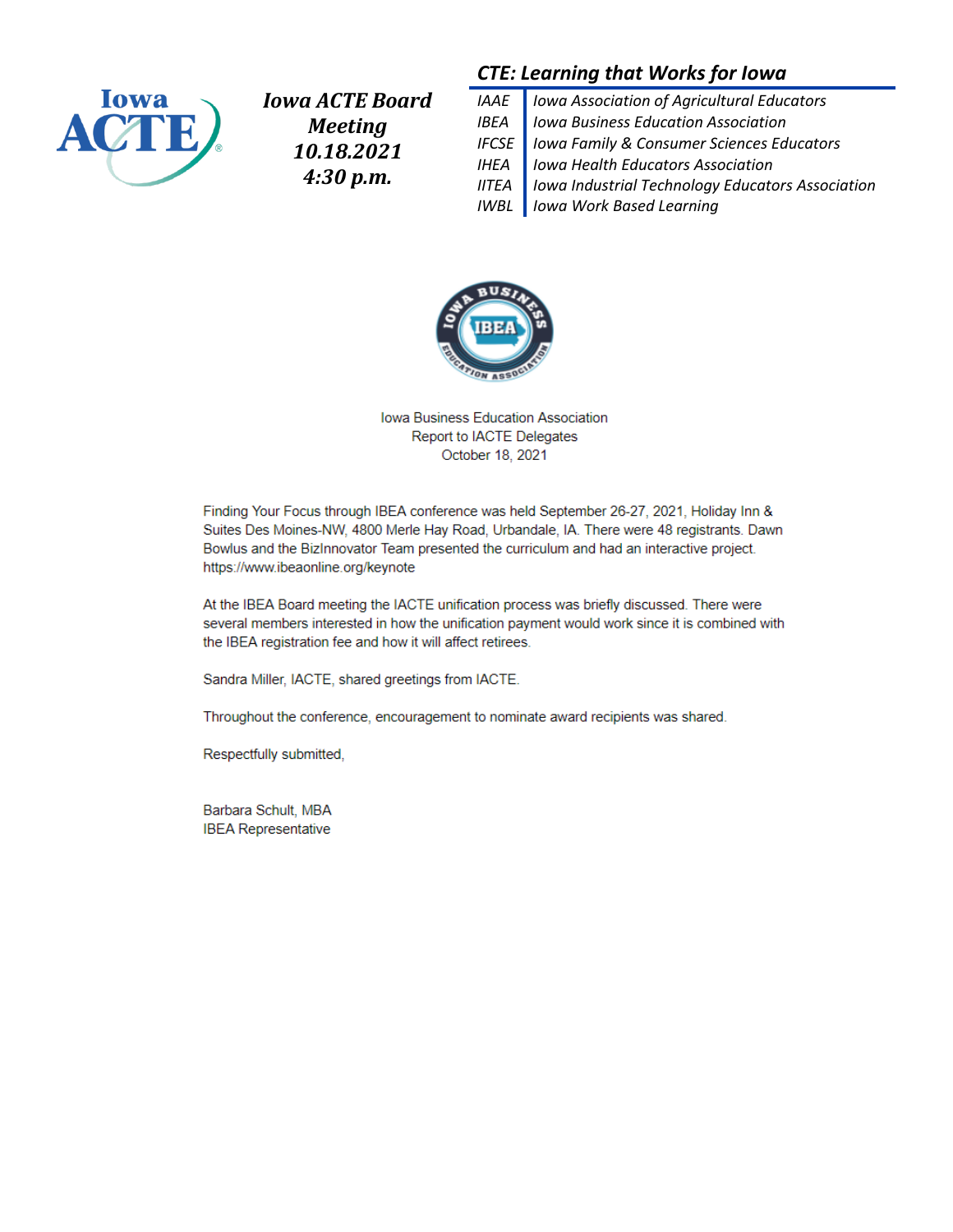

*Executive Director Report 10.18.2021*

# *CTE: Learning that Works for Iowa*

*IAAE Iowa Association of Agricultural Educators IBEA Iowa Business Education Association IFCSE Iowa Family & Consumer Sciences Educators IHEA Iowa Health Educators Association IITEA Iowa Industrial Technology Educators Association IWBL Iowa Work Based Learning*

#### **Program of Work:**

#### **Member Value and Engagement**

Membership Report:

149 Memberships paid this fiscal year:

82 from IFCSE Conference 26 from ACTE - July, August, September, October 5 sent to SW or SM 24 from service areas other than FCS from Conference Registration 12 online

Annual Report to ACTE and Quality Association Standards Award

We successfully submitted the QAS which includes the mandatory Annual Report by October 15. The Annual Report is mandatory to remain in good standing with ACTE. The purpose of the QAS is to provide benchmarks for state associations to determine levels of performance and satisfactory service to their members and prospective members.

Division Conferences: Greetings along with an exhibit table were brought to several division conferences

- IITEA Sept 20 at Iowa Speedway, Knoxville Greg Kepner
- IFCSE Sept 20 at FFA Enrichment Center, Ankeny Sandy Miller
- IBEA Sept 27 at Holiday Inn, Merle Hay Road, DM Sandy Miller

Website updates:

- 2021-2022 Board of Directors contact information Will updated after  $2<sup>\omega</sup>$  VP Election ceases
- Updated CTE Presidential Scholars information
- 2021 2022 IACTE Membership Form
- Proposed bylaws revisions prior to conference
- Conference information

2<sup>nd</sup> Vice President Election:

- Open for voting October 4 19
- Electronic ballot sent to all who were members by June 30

#### **Professional & Leadership Development**

Iowa ACTE Best Practices Conference was a success. Sept 21, 2021, FFA Enrichment Center, Ankeny, IA

- 187 Registered, 16 Exhibitors with 17 tables plus 8 CTSOs exhibits
- 6 session sponsors (+\$250) and 1 General Session sponsor (+\$350)
- Director Ann Lebo gave remarks at the Luncheon Session
- Keynote speaker Kate Kreamer, Advance CTE
- DE Speaker Dennis Harden, CTE Bureau Chief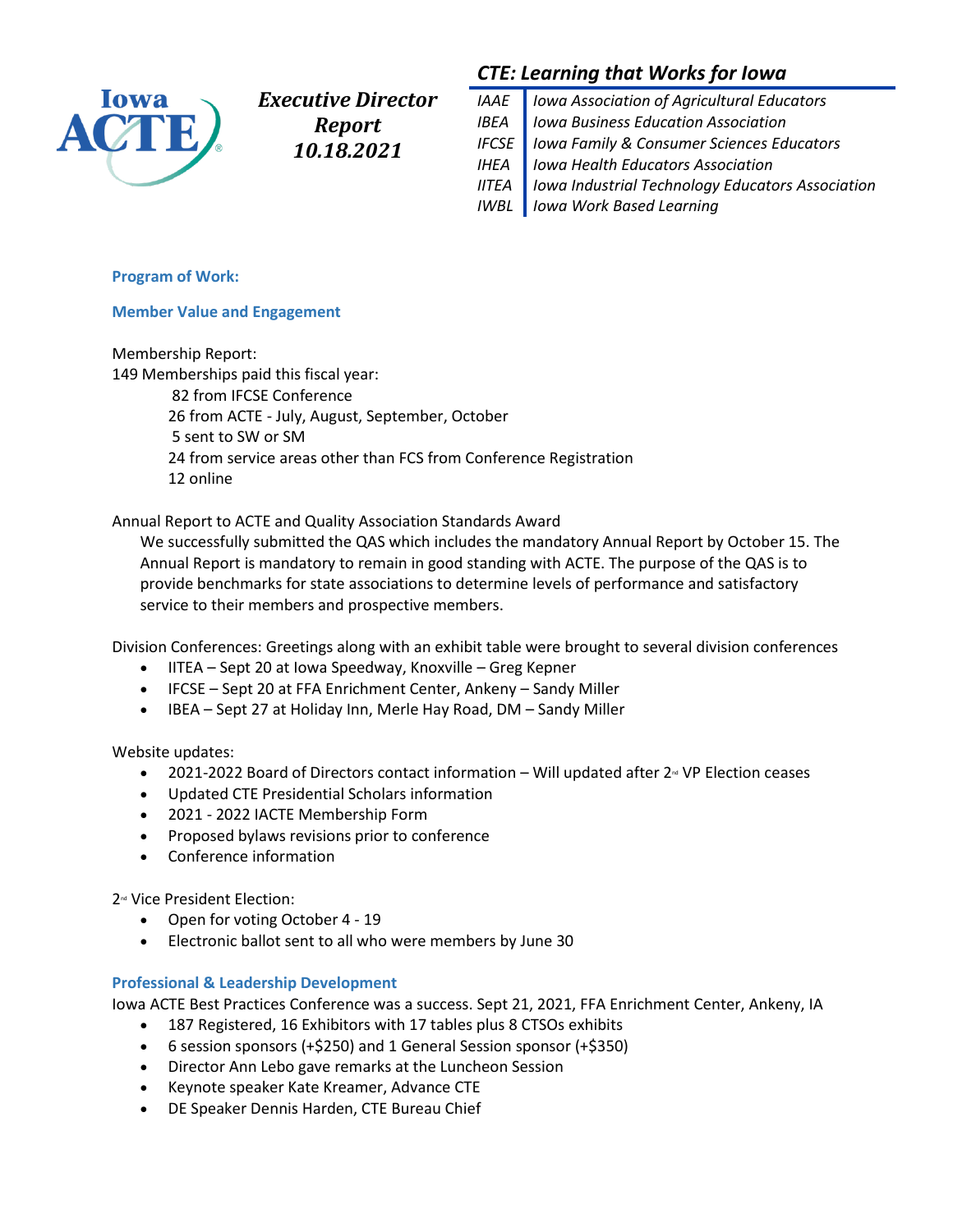- ACTE speaker Kelli Diemer
- 26 Concurrent Sessions
- Awards were presented
- Dept of Ed helped sponsor the conference
- Membership was promoted with discounted conference registration fee
- SCHED app was used successfully
- Magnetic name badges for Board of Directors
- Ordered blue embroidered polos for Board of Directors, received evening of conference, Queensboro gave full refund of \$262.73
- Gavels given for past presidents Laura Van Waardhuizen (last year virtual conference) & Susan **Seuferer**
- Received publications from ACTE for Iowa ACTE conference and advocacy events
- Save the Date Sept 20, 2022 Iowa ACTE Best Practices Conference, FFA Enrichment Center

Leadership Fellows Program

- Eblast to all members
- Letter of Support for Administrative Fellow Application, Amy Meihe, Waterloo Career Center

#### CareerTech VISION

• Grant Wood AEA RPP is paying for my Flight, Registration & Lodging

NEDA (National Executive Directors Association)

- Membership paid for 2021-2022
- Will give NEDA Liaison Report to ACTE Board on Tuesday, Nov 30

#### **Advocacy and Awareness**

Iowa School Counselors Conference (ISCA): at Iowa Events Center, Des Moines

Nov 15 7:15 a.m. or 9:00 a.m. – 4:00 p.m. Nov 16 7:30 a.m. - Noon

Iowa Association of School Boards (IASB) conference: Iowa Events Center, Des Moines, Booth #135 November 17, 2021, 3:30 – 5:00 with set-up prior November 18,2021, 9:00 a.m. – 2:00 p.m., Set-up 8:00 – 9:00

CTE Day at the Capitol: February 8, 2022, 7:00 – 2:00. Let's fill the Rotunda with displays from every division! Spread the word in your divisions. A registration form will be sent out. There is no registration fee.

NPS (National Policy Seminar)

• Beginning to work with DE on CTSO rotation and getting student names

#### • **Strategic Partnerships**

Presidential Scholar Nominees

- Zoom with Dennis and DE staff to coordinate Presidential Scholar nomination process and deadlines
- Eblast sent to all members and CTSO Directors
- 23 Total nominations for 20 people (1 person nominated 4 times, 1 in Business and 3 times in FCS) Both Ag and FCS needed to reduce nominations down to top 5